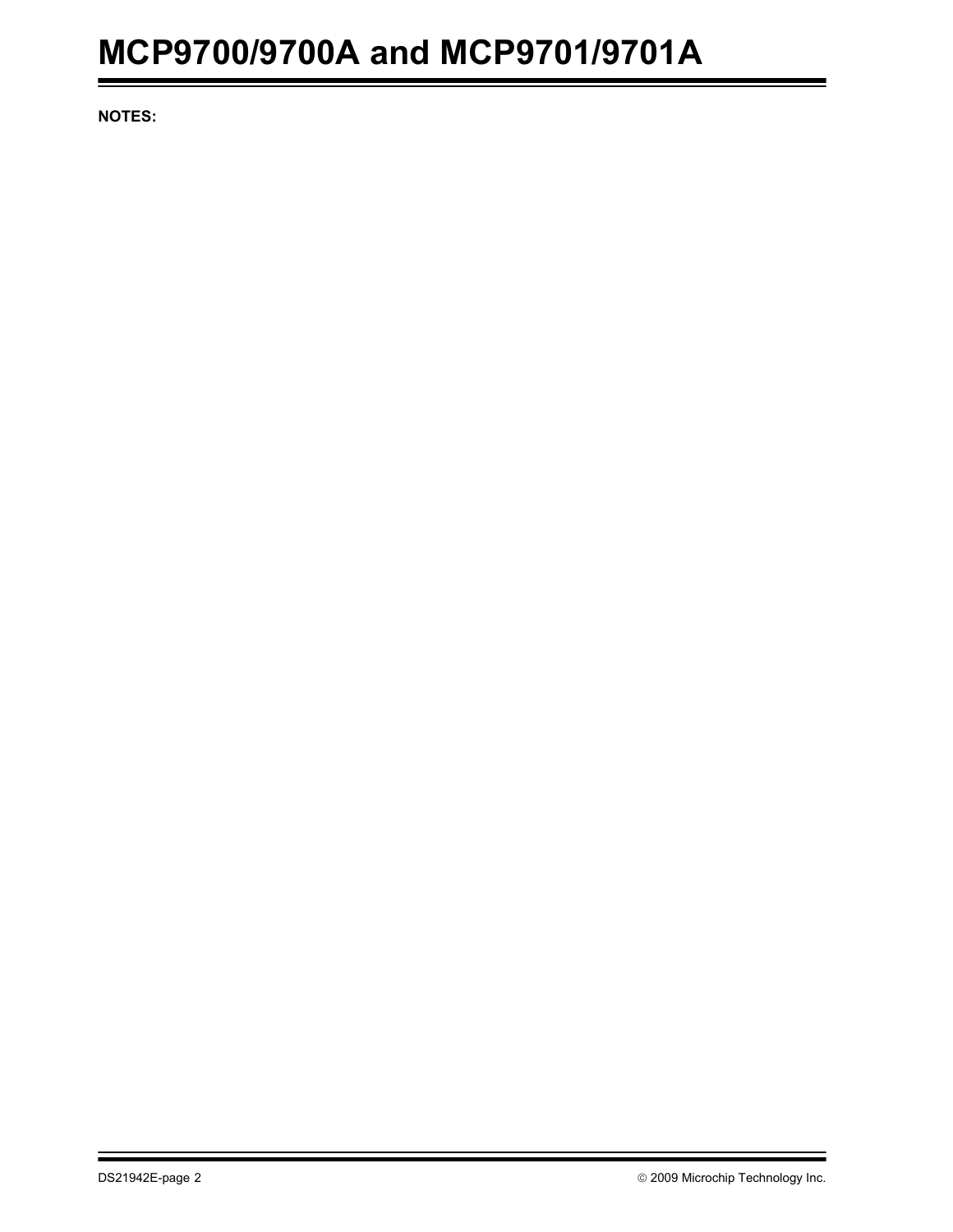## **1.0 ELECTRICAL CHARACTERISTICS**

### **Absolute Maximum Ratings †**

| Ambient Temp. with Power Applied: -40°C to +150°C |  |
|---------------------------------------------------|--|
|                                                   |  |
|                                                   |  |
| ESD Protection On All Pins (HBM:MM): (4 kV:200V)  |  |
| Latch-Up Current at Each Pin:  ±200 mA            |  |

**†Notice:** Stresses above those listed under "Maximum Ratings" may cause permanent damage to the device. This is a stress rating only and functional operation of the device at those or any other conditions above those indicated in the operational listings of this specification is not implied. Exposure to maximum rating conditions for extended periods may affect device reliability.

## **DC ELECTRICAL CHARACTERISTICS**

| <b>Electrical Specifications: Unless otherwise indicated:</b><br><b>MCP9700/9700A:</b> $V_{DD}$ = 2.3V to 5.5V, GND = Ground, $T_a$ = -40°C to +125°C and No load.<br><b>MCP9701/9701A:</b> $V_{DD}$ = 3.1V to 5.5V, GND = Ground, $T_A$ = -10°C to +125°C and No load. |                                       |            |     |            |               |                                |  |  |
|-------------------------------------------------------------------------------------------------------------------------------------------------------------------------------------------------------------------------------------------------------------------------|---------------------------------------|------------|-----|------------|---------------|--------------------------------|--|--|
| Unit<br><b>Conditions</b><br>Min<br>Max<br><b>Parameter</b><br>Sym<br><b>Typ</b>                                                                                                                                                                                        |                                       |            |     |            |               |                                |  |  |
| <b>Power Supply</b>                                                                                                                                                                                                                                                     |                                       |            |     |            |               |                                |  |  |
| Operating Voltage Range                                                                                                                                                                                                                                                 | $V_{DD}$<br>$V_{DD}$                  | 2.3<br>3.1 |     | 5.5<br>5.5 | $\vee$<br>v   | MCP9700/9700A<br>MCP9701/9701A |  |  |
| <b>Operating Current</b>                                                                                                                                                                                                                                                | סםי                                   |            | 6   | 12         | μA            |                                |  |  |
| Power Supply Rejection                                                                                                                                                                                                                                                  | $\Delta$ °C/ $\Delta$ V <sub>DD</sub> |            | 0.1 |            | $\degree$ C/V |                                |  |  |
| Sensor Accuracy (Notes 1, 2)                                                                                                                                                                                                                                            |                                       |            |     |            |               |                                |  |  |

| <b>Sensor Accuracy (Notes 1, 2)</b> |                                              |        |      |        |              |                                              |  |  |
|-------------------------------------|----------------------------------------------|--------|------|--------|--------------|----------------------------------------------|--|--|
| $T_A$ = +25 °C                      | $T_{ACY}$                                    |        | ±1   |        | $^{\circ}$ C |                                              |  |  |
| $T_A = 0^\circ \text{C}$ to +70 °C  | $\mathsf{T}_{\mathsf{ACY}}$                  | $-2.0$ | ±1   | $+2.0$ | $^{\circ}$ C | <b>MCP9700A/9701A</b>                        |  |  |
| $T_A = -40$ °C to +125 °C           | $T_{\rm ACY}$                                | $-2.0$ | ±1   | $+4.0$ | $^{\circ}$ C | <b>MCP9700A</b>                              |  |  |
| $T_A = -10$ °C to +125°C            | $T_{\rm ACY}$                                | $-2.0$ | ±1   | $+4.0$ | $^{\circ}$ C | <b>MCP9701A</b>                              |  |  |
| $T_A = 0^\circ \text{C}$ to +70 °C  | $\mathsf{T}_{\mathsf{ACY}}$                  | $-4.0$ | ±2   | $+4.0$ | °C           | MCP9700/9701                                 |  |  |
| $T_A$ = -40°C to +125°C             | $\mathsf{T}_{\mathsf{ACY}}$                  | $-4.0$ | ±2   | $+6.0$ | °C           | <b>MCP9700</b>                               |  |  |
| $T_A$ = -10°C to +125°C             | $T_{\sf ACY}$                                | $-4.0$ | ±2   | $+6.0$ | $^{\circ}$ C | <b>MCP9701</b>                               |  |  |
| $T_A = -40^{\circ}C$ to +150 °C     | $T_{\rm ACY}$                                | $-4.0$ | ±2   | $+6.0$ | $^{\circ}$ C | <b>High Temperature,</b><br>MCP9700 only     |  |  |
| <b>Sensor Output</b>                |                                              |        |      |        |              |                                              |  |  |
| Output Voltage, $T_A = 0^\circ C$   | $V_{0^{\circ}C}$                             |        | 500  |        | mV           | MCP9700/9700A                                |  |  |
| Output Voltage, $T_A = 0^\circ C$   | $V_{0^{\circ}C}$                             |        | 400  |        | mV           | MCP9701/9701A                                |  |  |
| Temperature Coefficient             | $T_{\rm C}$                                  |        | 10.0 |        |              | mV/°C   MCP9700/9700A                        |  |  |
|                                     | $T_{\rm C}$                                  |        | 19.5 |        | mV/°C        | MCP9701/9701A                                |  |  |
| <b>Output Non-linearity</b>         | $V_{ONL}$                                    |        | ±0.5 |        | $^{\circ}$ C | $T_A$ = 0°C to +70°C (Note 2)                |  |  |
| <b>Output Current</b>               | <b>I</b> OUT                                 |        |      | 100    | μA           |                                              |  |  |
| Output Impedance                    | $Z_{\text{OUT}}$                             |        | 20   |        | Ω            | $I_{OUT}$ = 100 µA, f = 500 Hz               |  |  |
| Output Load Regulation              | $\Delta V_{\text{OUT}}/$<br>$\Delta I_{OUT}$ |        | 1    |        | $\Omega$     | $T_A = 0$ °C to +70°C,<br>$I_{OUT}$ = 100 µA |  |  |
| Turn-on Time                        | $t_{ON}$                                     |        | 800  |        | μs           |                                              |  |  |

<span id="page-2-1"></span><span id="page-2-0"></span>**Note 1:** The MCP9700/9700A family accuracy is tested with  $V_{DD} = 3.3V$ , while the MCP9701/9701A accuracy is tested with  $V_{DD} = 5.0V$ .

**2:** The MCP9700/9700A and MCP9701/9701A family is characterized using the first-order or linear equation, as shown in [Equation 4-2](#page-11-0). Also refer to [Figure 2-16](#page-6-0).

<span id="page-2-2"></span>**3:** SC70-5 package thermal response with 1x1 inch, dual-sided copper clad, TO-92-3 package thermal response without PCB (leaded).

© 2009 Microchip Technology Inc. DS21942E-page 3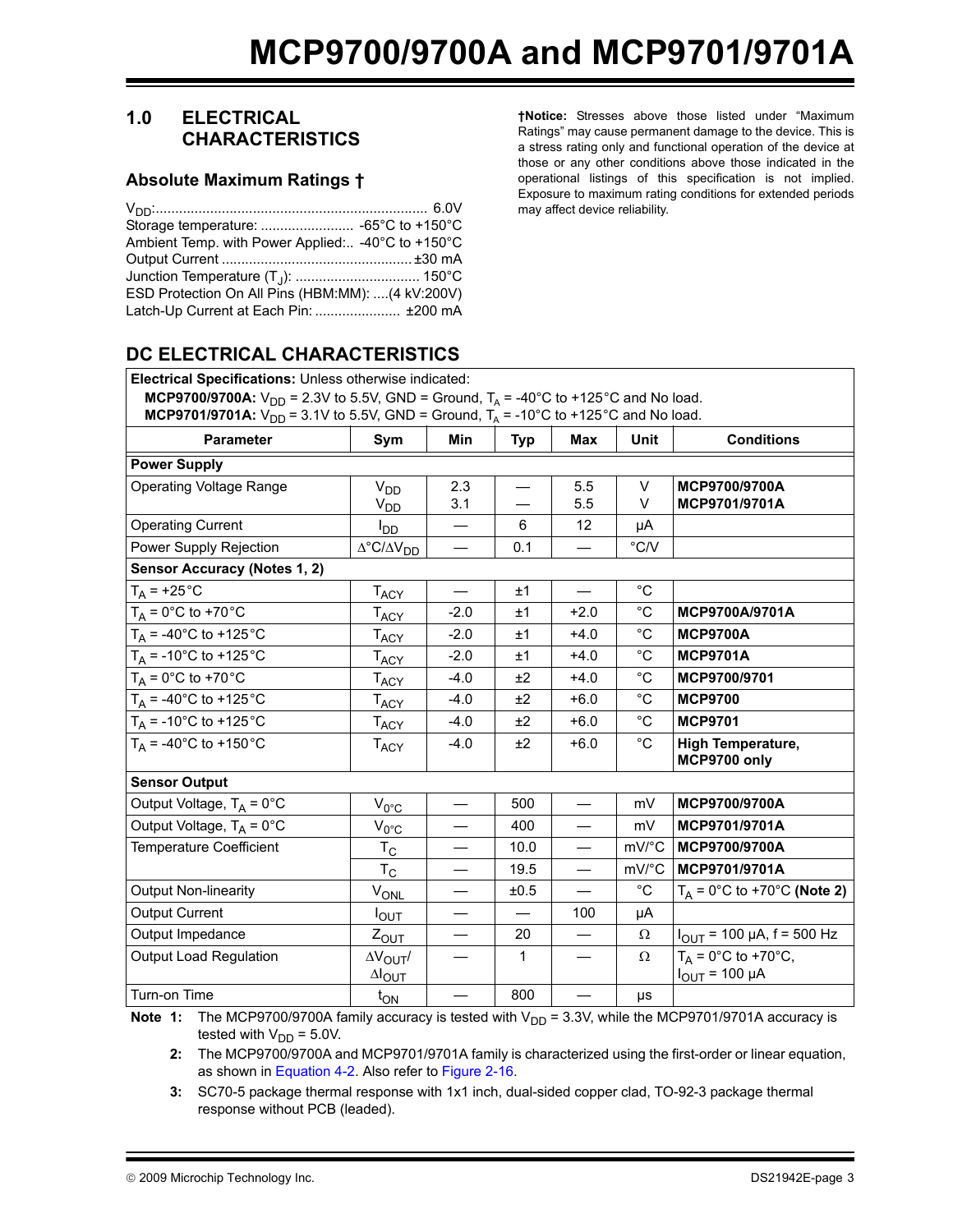## **DC ELECTRICAL CHARACTERISTICS (CONTINUED)**

| Electrical Specifications: Unless otherwise indicated:<br><b>MCP9700/9700A:</b> $V_{DD}$ = 2.3V to 5.5V, GND = Ground, $T_A$ = -40°C to +125°C and No load.<br><b>MCP9701/9701A:</b> $V_{DD}$ = 3.1V to 5.5V, GND = Ground, $T_A$ = -10°C to +125°C and No load. |                  |  |      |      |    |                                                                                                                                    |  |  |  |
|------------------------------------------------------------------------------------------------------------------------------------------------------------------------------------------------------------------------------------------------------------------|------------------|--|------|------|----|------------------------------------------------------------------------------------------------------------------------------------|--|--|--|
| Unit<br><b>Conditions</b><br>Max<br><b>Parameter</b><br>Min<br>Sym<br>Typ                                                                                                                                                                                        |                  |  |      |      |    |                                                                                                                                    |  |  |  |
| <b>Typical Load Capacitance</b>                                                                                                                                                                                                                                  | $C_{LOAD}$       |  |      | 1000 | рF | The MCP9700/9700A and<br>MCP9701/9701A family is<br>characterized and produc-<br>tion tested with a capacitive<br>load of 1000 pF. |  |  |  |
| SC-70 Thermal Response to 63%                                                                                                                                                                                                                                    | t <sub>RES</sub> |  | 1.3  |      | s  | $30^{\circ}$ C (Air) to +125 $^{\circ}$ C                                                                                          |  |  |  |
| TO-92 Thermal Response to 63%                                                                                                                                                                                                                                    | <sup>t</sup> RES |  | 1.65 |      | s  | (Fluid Bath) (Note 3)                                                                                                              |  |  |  |

**Note 1:** The MCP9700/9700A family accuracy is tested with  $V_{DD} = 3.3V$ , while the MCP9701/9701A accuracy is tested with  $V_{DD} = 5.0V$ .

**2:** The MCP9700/9700A and MCP9701/9701A family is characterized using the first-order or linear equation, as shown in Equation 4-2. Also refer to Figure 2-16.

**3:** SC70-5 package thermal response with 1x1 inch, dual-sided copper clad, TO-92-3 package thermal response without PCB (leaded).

## **TEMPERATURE CHARACTERISTICS**

| Electrical Specifications: Unless otherwise indicated:<br><b>MCP9700/9700A:</b> $V_{DD}$ = 2.3V to 5.5V, GND = Ground, $T_a$ = -40°C to +125°C and No load.<br><b>MCP9701/9701A:</b> $V_{DD} = 3.1V$ to 5.5V, GND = Ground, $T_A = -10^{\circ}C$ to +125°C and No load. |               |       |     |        |      |                                   |  |  |  |
|-------------------------------------------------------------------------------------------------------------------------------------------------------------------------------------------------------------------------------------------------------------------------|---------------|-------|-----|--------|------|-----------------------------------|--|--|--|
| Sym<br>Min<br><b>Parameters</b><br>Max<br>Units<br><b>Conditions</b><br>Typ                                                                                                                                                                                             |               |       |     |        |      |                                   |  |  |  |
| <b>Temperature Ranges</b>                                                                                                                                                                                                                                               |               |       |     |        |      |                                   |  |  |  |
| Specified Temperature Range (Note 1)                                                                                                                                                                                                                                    | $T_A$         | -40   |     | $+125$ | °C   | <b>MCP9700/9700A</b>              |  |  |  |
|                                                                                                                                                                                                                                                                         | $T_A$         | $-10$ |     | +125   | °C   | MCP9701/9701A                     |  |  |  |
|                                                                                                                                                                                                                                                                         | $T_A$         | -40   |     | $+150$ | °C   | High Temperature,<br>MCP9700 only |  |  |  |
| <b>Operating Temperature Range</b>                                                                                                                                                                                                                                      | $T_A$         | -40   |     | +125   | °C   | <b>Extended Temperature</b>       |  |  |  |
|                                                                                                                                                                                                                                                                         | $T_A$         | -40   |     | +150   | °C   | High Temperature                  |  |  |  |
| Storage Temperature Range                                                                                                                                                                                                                                               | $T_A$         | -65   |     | +150   | °C   |                                   |  |  |  |
| <b>Thermal Package Resistances</b>                                                                                                                                                                                                                                      |               |       |     |        |      |                                   |  |  |  |
| Thermal Resistance, 5LD SC70                                                                                                                                                                                                                                            | $\theta_{JA}$ |       | 331 |        | °C/W |                                   |  |  |  |
| Thermal Resistance, 3LD SOT-23                                                                                                                                                                                                                                          | $\theta_{JA}$ |       | 308 |        | °C/W |                                   |  |  |  |
| Thermal Resistance, 3LD TO-92                                                                                                                                                                                                                                           | $\theta_{JA}$ |       | 146 |        | °C/W |                                   |  |  |  |

<span id="page-3-0"></span>**Note 1:** Operation in this range must not cause T<sub>J</sub> to exceed Maximum Junction Temperature (+150°C).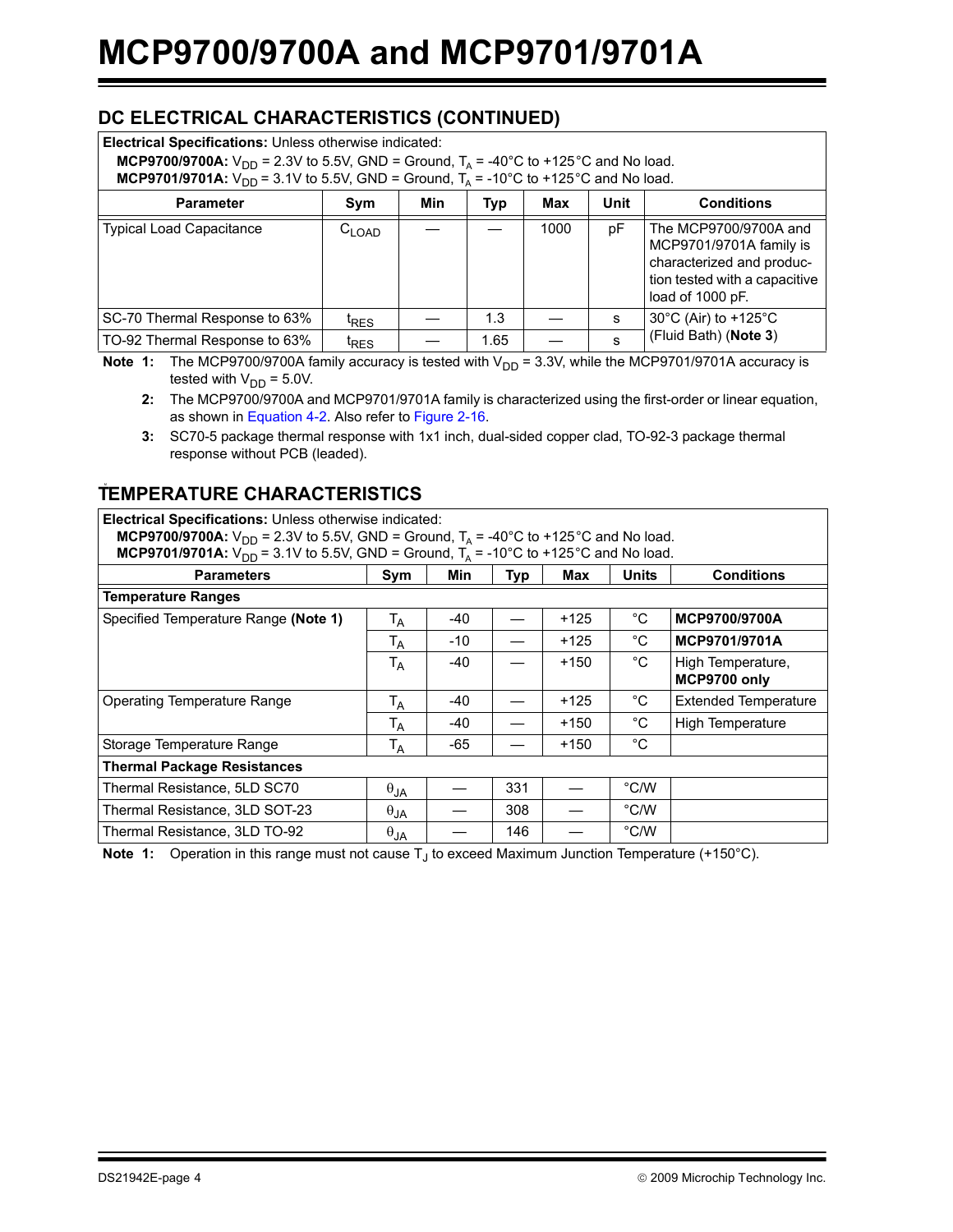## **2.0 TYPICAL PERFORMANCE CURVES**

**Note:** The graphs and tables provided following this note are a statistical summary based on a limited number of samples and are provided for informational purposes only. The performance characteristics listed herein are not tested or guaranteed. In some graphs or tables, the data presented may be outside the specified operating range (e.g., outside specified power supply range) and therefore outside the warranted range.

**Note:** Unless otherwise indicated, MCP9700/9700A:  $V_{DD} = 2.3V$  to 5.5V; MCP9701/9701A:  $V_{DD} = 3.1V$  to 5.5V;  $GND =$  Ground,  $C_{\text{bvpass}} = 0.1 \mu F$ .



*FIGURE 2-1: Accuracy vs. Ambient Temperature (MCP9700A/9701A).*



*FIGURE 2-2: Accuracy vs. Ambient Temperature, with V<sub>DD</sub>.* 



*FIGURE 2-3: Supply Current vs. Temperature.*



*FIGURE 2-4: Accuracy vs. Ambient Temperature (MCP9700/9701).*



*FIGURE 2-5: Changes in Accuracy vs. Ambient Temperature (Due to Load).*



*FIGURE 2-6: Load Regulation vs. Ambient Temperature.*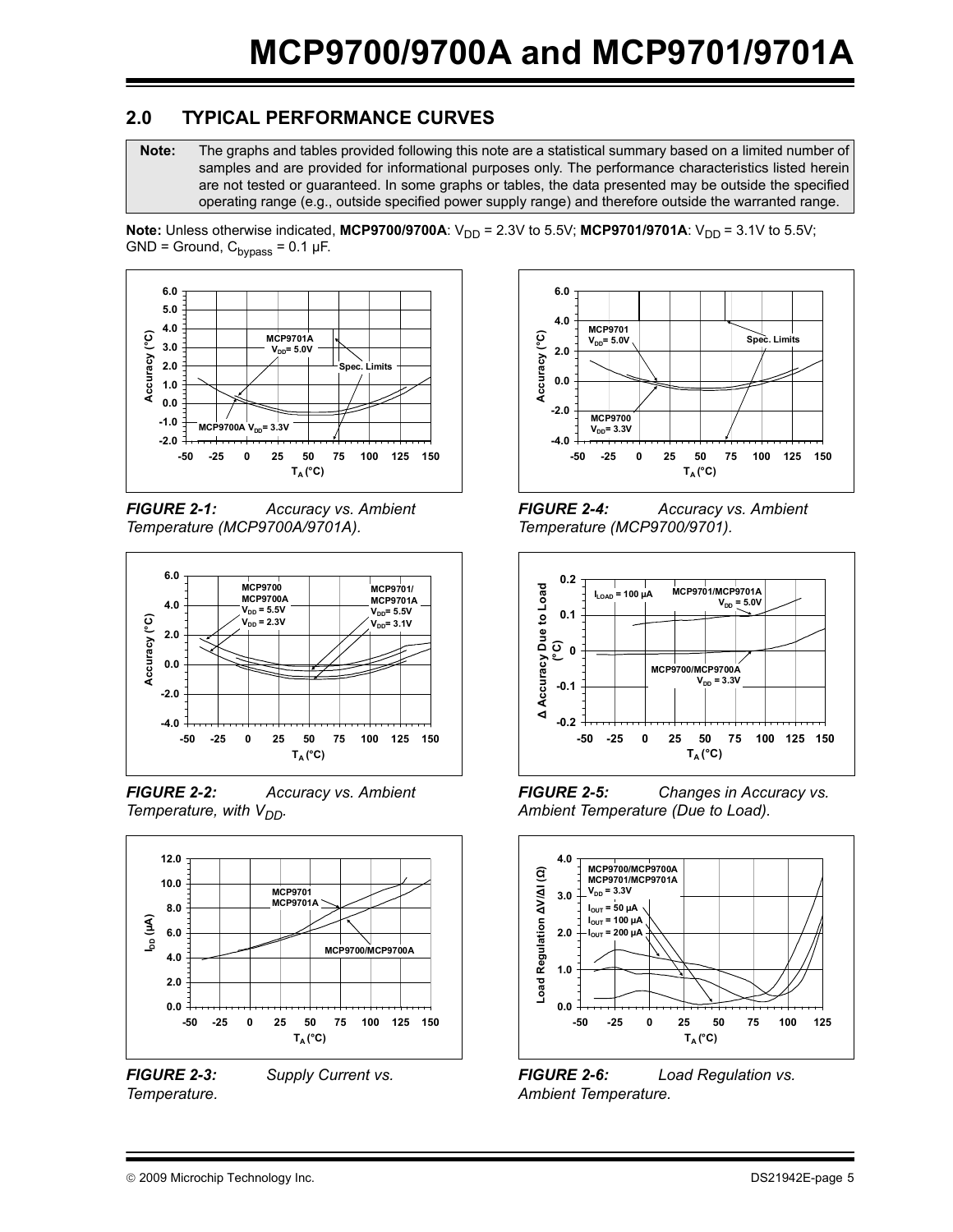**Note:** Unless otherwise indicated, **MCP9700/9700A**: V<sub>DD</sub> = 2.3V to 5.5V; **MCP9701/9701A**: V<sub>DD</sub> = 3.1V to 5.5V; GND = Ground,  $C_{\text{bypass}}$  = 0.1 µF.







*FIGURE 2-8: Occurrences vs. Temperature Coefficient (MCP9700/9700A).*



*FIGURE 2-9: Power Supply Rejection (*Δ°C/*ΔV<sub>DD</sub>)* vs. Ambient Temperature.



*FIGURE 2-10: Output Voltage at 0°C (MCP9701/9701A).*



*FIGURE 2-11: Occurrences vs. Temperature Coefficient (MCP9701/9701A).*



*FIGURE 2-12: Power Supply Rejection (*Δ°C/ΔV<sub>DD</sub>) vs. Temperature.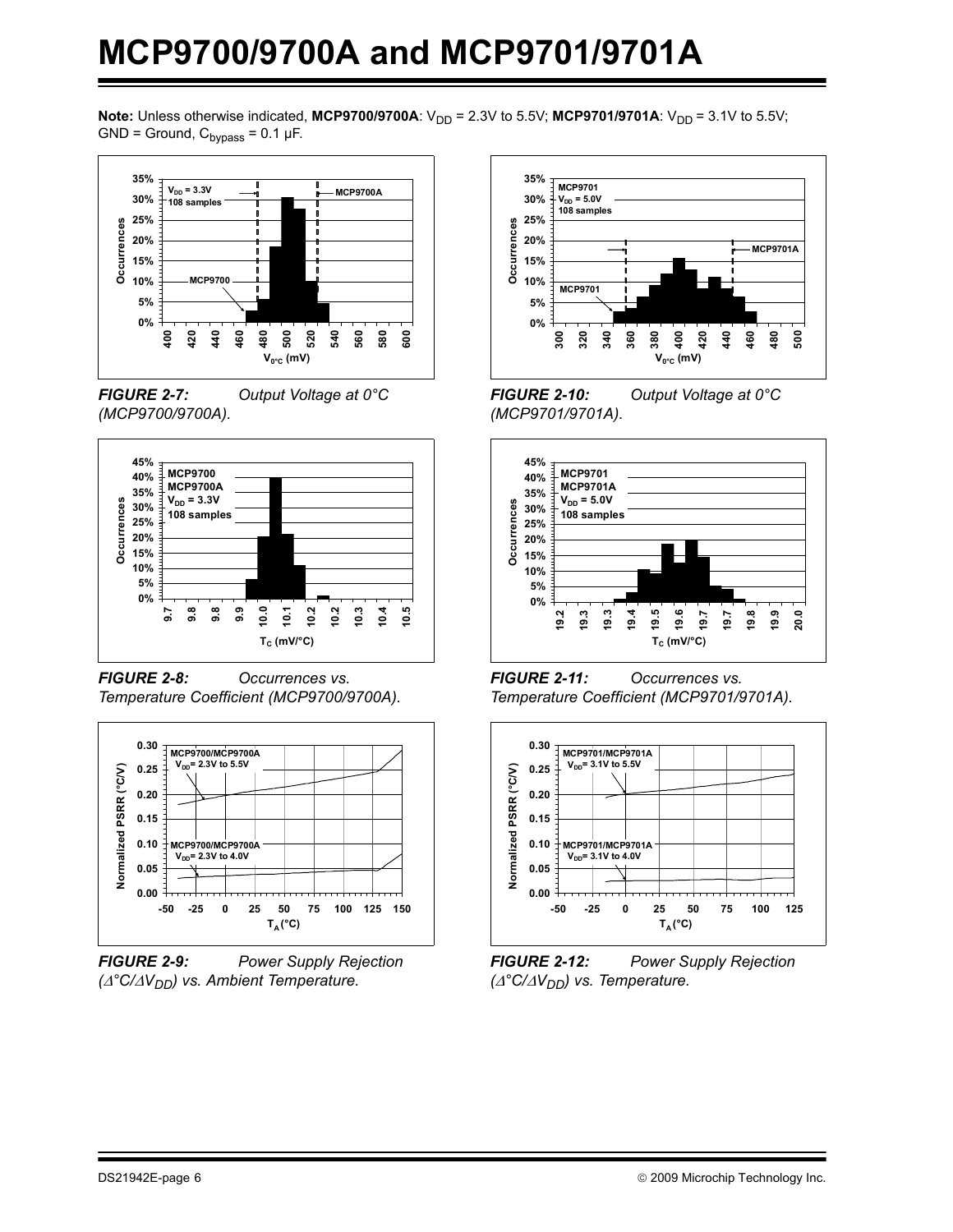**Note:** Unless otherwise indicated, **MCP9700/9700A**:  $V_{DD} = 2.3V$  to 5.5V; **MCP9701/9701A**:  $V_{DD} = 3.1V$  to 5.5V;  $GND =$  Ground,  $C_{bypass} = 0.1 \mu F$ .







*FIGURE 2-14: Output vs. Settling Time to*  step V<sub>DD</sub>.



*FIGURE 2-15: Thermal Response (Air to Fluid Bath).*



<span id="page-6-0"></span>*FIGURE 2-16: Output Voltage vs. Ambient Temperature.*



*FIGURE 2-17: Output vs. Settling Time to*  Ramp V<sub>DD</sub>.



*Frequency.*

*FIGURE 2-18: Output Impedance vs.*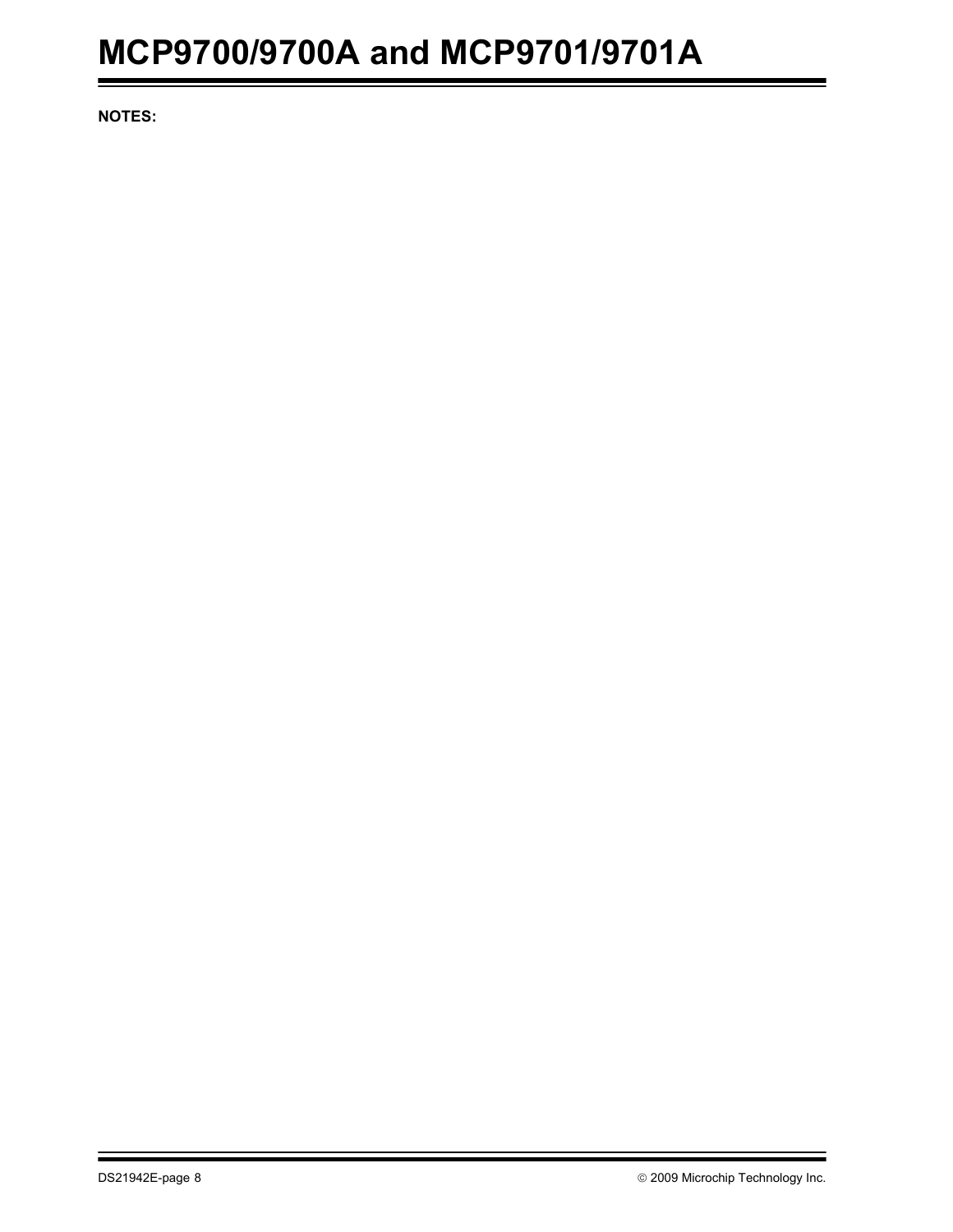## **3.0 PIN DESCRIPTIONS**

The descriptions of the pins are listed [Table 3-1](#page-8-0).

<span id="page-8-0"></span>

| <b>TABLE 3-1:</b> | <b>PIN FUNCTION TABLE</b> |  |
|-------------------|---------------------------|--|
|-------------------|---------------------------|--|

| Pin No.<br><b>SC70</b> | Pin No.<br><b>SOT-23</b> | Pin No.<br>TO-92 | Symbol           | <b>Function</b>                                    |
|------------------------|--------------------------|------------------|------------------|----------------------------------------------------|
|                        |                          |                  | NC.              | No Connect (this pin is not connected to the die). |
| 2                      | 3                        | 3                | <b>GND</b>       | Power Ground Pin                                   |
| 3                      | 2                        |                  | V <sub>OUT</sub> | Output Voltage Pin                                 |
| 4                      |                          |                  | $V_{DD}$         | Power Supply Input                                 |
| 5                      |                          |                  | NC.              | No Connect (this pin is not connected to the die). |

### **3.1 Power Ground Pin (GND)**

GND is the system ground pin.

## **3.2** Output Voltage Pin (V<sub>OUT</sub>)

The sensor output can be measured at  $V_{\text{OUT}}$ . The voltage range over the operating temperature range for the MCP9700/9700A is 100 mV to 1.75V and for the MCP9701/9701A, 200 mV to 3V .

## **3.3** Power Supply Input (V<sub>DD</sub>)

The operating voltage as specified in the **"DC Electrical Characteristics"** table is applied to V<sub>DD</sub>.

## **3.4 No Connect Pin (NC)**

This pin is not connected to the die. It can be used to improve thermal conduction to the package by connecting it to a Printed Circuit Board (PCB) trace from the thermal source.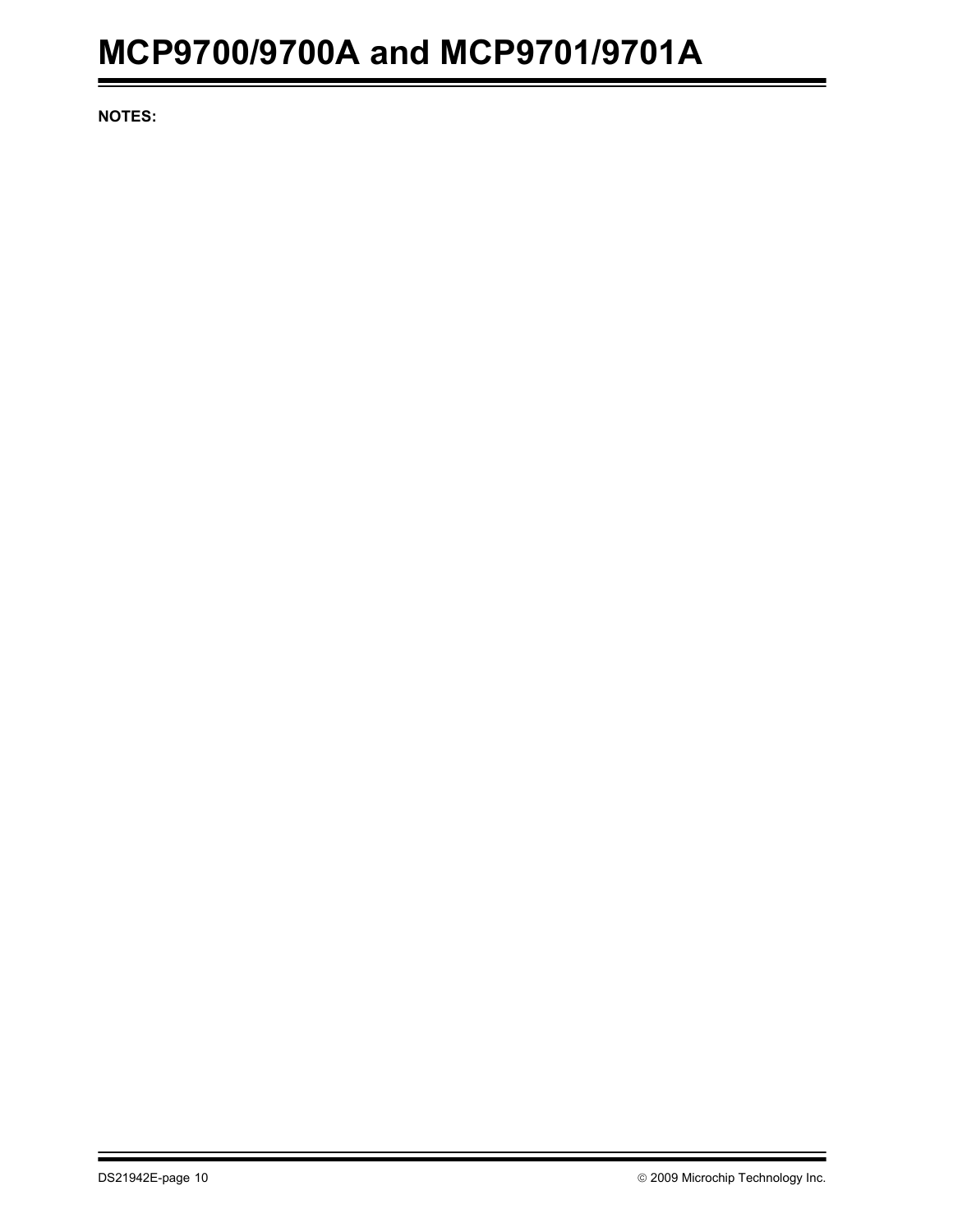## **4.0 APPLICATIONS INFORMATION**

The Linear Active Thermistor™ IC uses an internal diode to measure temperature. The diode electrical characteristics have a temperature coefficient that provides a change in voltage based on the relative ambient temperature from -40°C to 150°C. The change in voltage is scaled to a temperature coefficient of 10.0 mV/°C (typical) for the MCP9700/9700A and 19.5 mV/°C (typical) for the MCP9701/9701A. The output voltage at 0°C is also scaled to 500 mV (typical) and 400 mV (typical) for the MCP9700/9700A and MCP9701/9701A, respectively. This linear scale is described in the first-order transfer function shown in [Equation 4-1](#page-10-0) and [Figure 2-16.](#page-6-0)

<span id="page-10-0"></span>





*FIGURE 4-1: Typical Application Circuit.*

### **4.1 Improving Accuracy**

The MCP9700/9700A and MCP9701/9701A accuracy can be improved by performing a system calibration at a specific temperature. For example, calibrating the system at +25°C ambient improves the measurement accuracy to a  $\pm 0.5^{\circ}$ C (typical) from 0 $^{\circ}$ C to +70 $^{\circ}$ C, as shown in [Figure 4-2.](#page-10-1) Therefore, when measuring relative temperature change, this family measures temperature with higher accuracy.



<span id="page-10-1"></span>*FIGURE 4-2: Relative Accuracy to +25°C vs. Temperature.*

The change in accuracy from the calibration temperature is due to the output non-linearity from the first-order equation, as specified in [Equation 4-2.](#page-11-0) The accuracy can be further improved by compensating for the output non-linearity.

For higher accuracy using a sensor compensation technique, refer to AN1001 *"IC Temperature Sensor Accuracy Compensation with a PICmicro® Microcontroller"* (DS01001). The application note shows that if the MCP9700 is compensated in addition to room temperature calibration, the sensor accuracy can be improved to ±0.5°C (typical) accuracy over the operating temperature [\(Figure 4-3](#page-10-2)).



<span id="page-10-2"></span>*FIGURE 4-3: MCP9700/9700A Calibrated Sensor Accuracy.*

The compensation technique provides a linear temperature reading. A firmware look-up table can be generated to compensate for the sensor error.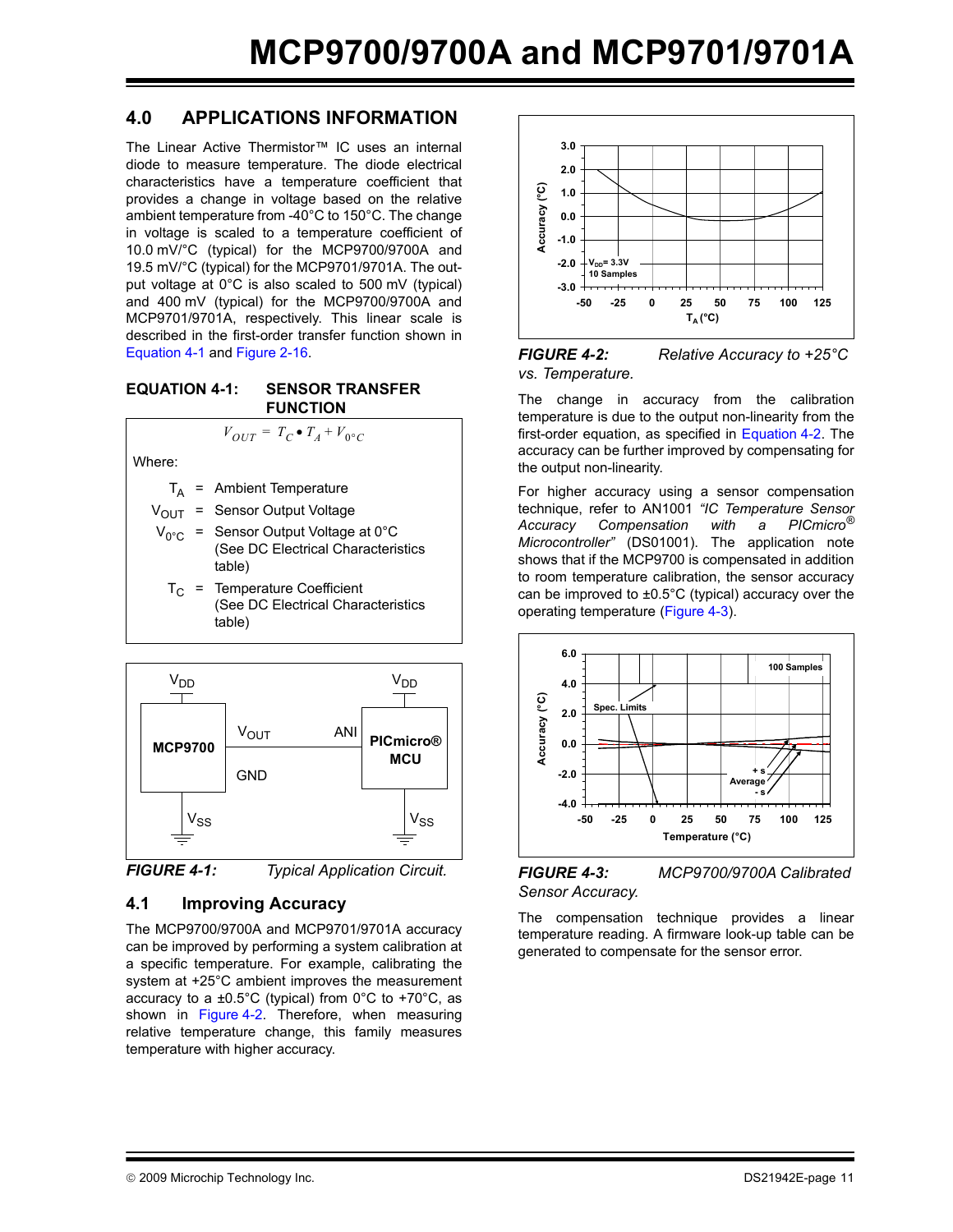#### **4.2 Shutdown Using Microcontroller I/O Pin**

The MCP9700/9700A and MCP9701/9701A family of low operating current of 6 µA (typical) makes it ideal for battery-powered applications. However, for applications that require tighter current budget, this device can be powered using a microcontroller Input/ Output (I/O) pin. The I/O pin can be toggled to shut down the device. In such applications, the microcontroller internal digital switching noise is emitted to the MCP9700/9700A and MCP9701/9701A as power supply noise. This switching noise compromises measurement accuracy. Therefore, a decoupling capacitor and series resistor will be necessary to filter out the system noise.

### **4.3 Layout Considerations**

The MCP9700/9700A and MCP9701/9701A family does not require any additional components to operate. However, it is recommended that a decoupling capacitor of 0.1  $\mu$ F to 1  $\mu$ F be used between the V<sub>DD</sub> and GND pins. In high-noise applications, connect the power supply voltage to the V<sub>DD</sub> pin using a 200 $\Omega$ resistor with a 1 µF decoupling capacitor. A high frequency ceramic capacitor is recommended. It is necessary for the capacitor to be located as close as possible to the  $V_{DD}$  and GND pins in order to provide effective noise protection. In addition, avoid tracing digital lines in close proximity to the sensor.

## **4.4 Thermal Considerations**

The MCP9700/9700A and MCP9701/9701A family measures temperature by monitoring the voltage of a diode located in the die. A low-impedance thermal path between the die and the PCB is provided by the pins. Therefore, the sensor effectively monitors the temperature of the PCB. However, the thermal path for the ambient air is not as efficient because the plastic device package functions as a thermal insulator from the die. This limitation applies to plastic-packaged silicon temperature sensors. If the application requires measuring ambient air, consider using the TO-92 package.

The MCP9700/9700A and MCP9701/9701A is designed to source/sink 100 µA (max.). The power dissipation due to the output current is relatively insignificant. The effect of the output current can be described using [Equation 4-2](#page-11-0).

#### <span id="page-11-0"></span>**EQUATION 4-2: EFFECT OF SELF-HEATING**

| $T_I - T_A = \theta_{IA} (V_{DD} I_{DD} + (V_{DD} - V_{OUT}) I_{OUT})$ |
|------------------------------------------------------------------------|
| Where:                                                                 |
| $T_{\perp}$ = Junction Temperature                                     |
| $T_A$ = Ambient Temperature                                            |
| $\theta_{JA}$ = Package Thermal Resistance<br>$(331^{\circ}$ C/W)      |
| $V_{\text{OUT}}$ = Sensor Output Voltage                               |
| $I_{\text{OUT}}$ = Sensor Output Current                               |
| $I_{DD}$ = Operating Current                                           |
| $V_{DD}$ = Operating Voltage                                           |
|                                                                        |

At  $T_A$  = +25°C (V<sub>OUT</sub> = 0.75V) and maximum specification of  $I_{DD} = 12 \mu A$ ,  $V_{DD} = 5.5V$  and  $I<sub>OUT</sub> = +100 \mu A$ , the self-heating due to power dissipation  $(T_J - T_A)$  is 0.179°C.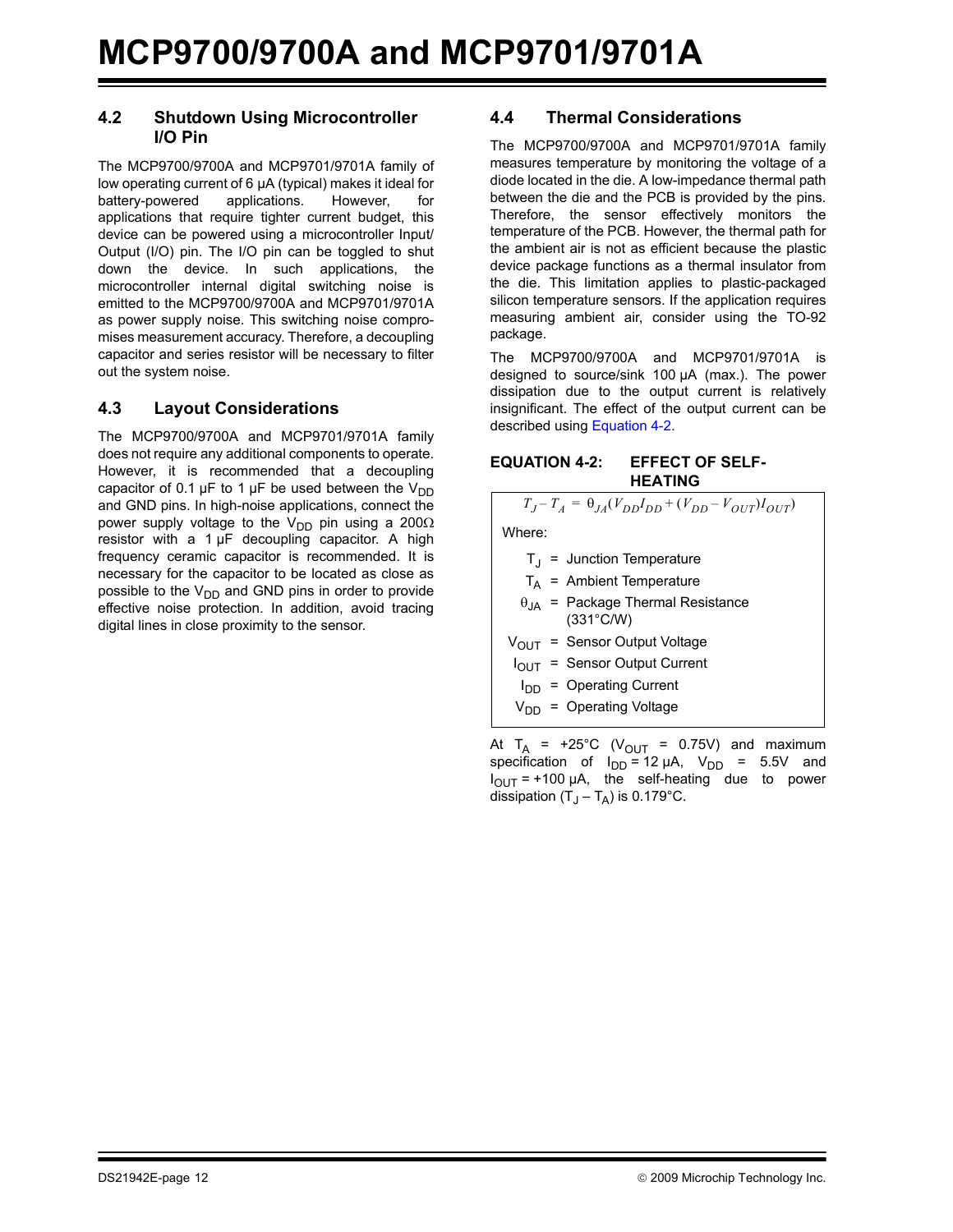## **5.0 PACKAGING INFORMATION**

## **5.1 Package Marking Information**



| 3-Lead SOT-23                            |                                |             | Example:                   |
|------------------------------------------|--------------------------------|-------------|----------------------------|
|                                          |                                |             |                            |
|                                          | <b>Device</b>                  | Code        |                            |
| XXNN                                     | <b>MCP9700T</b>                | <b>AENN</b> | AE25                       |
|                                          | MCP9700AT                      | <b>AFNN</b> |                            |
|                                          | <b>MCP9701T</b>                | <b>AMNN</b> |                            |
|                                          | <b>MCP9701AT</b>               | <b>APNN</b> |                            |
|                                          | Note: Applies to 3-Lead SOT-23 |             |                            |
|                                          |                                |             |                            |
|                                          |                                |             |                            |
| 3-Lead TO-92                             |                                |             | Example:                   |
| <b>XXXXXX</b><br><b>XXXXXX</b><br>XXXXXX |                                |             | MCP<br>9700<br>$T$ $O$ (e3 |







3-Lead TO-92







| <b>Device</b>    | Code        |
|------------------|-------------|
| <b>MCP9700T</b>  | AUNN        |
| MCP9700AT        | AXNN        |
| <b>MCP9701T</b>  | <b>AVNN</b> |
| <b>MCP9701AT</b> | AYNN        |

**Note:** Applies to 5-Lead SC70.

|       | YY<br><b>WW</b><br><b>NNN</b><br>$\rm(e3)$<br>$\star$ | <b>Legend:</b> XXX Customer-specific information<br>Year code (last digit of calendar year)<br>Year code (last 2 digits of calendar year)<br>Week code (week of January 1 is week '01')<br>Alphanumeric traceability code<br>Pb-free JEDEC designator for Matte Tin (Sn)<br>This package is Pb-free. The Pb-free JEDEC designator ((e3))<br>can be found on the outer packaging for this package. |
|-------|-------------------------------------------------------|---------------------------------------------------------------------------------------------------------------------------------------------------------------------------------------------------------------------------------------------------------------------------------------------------------------------------------------------------------------------------------------------------|
| Note: |                                                       | In the event the full Microchip part number cannot be marked on one line, it will<br>be carried over to the next line, thus limiting the number of available<br>characters for customer-specific information.                                                                                                                                                                                     |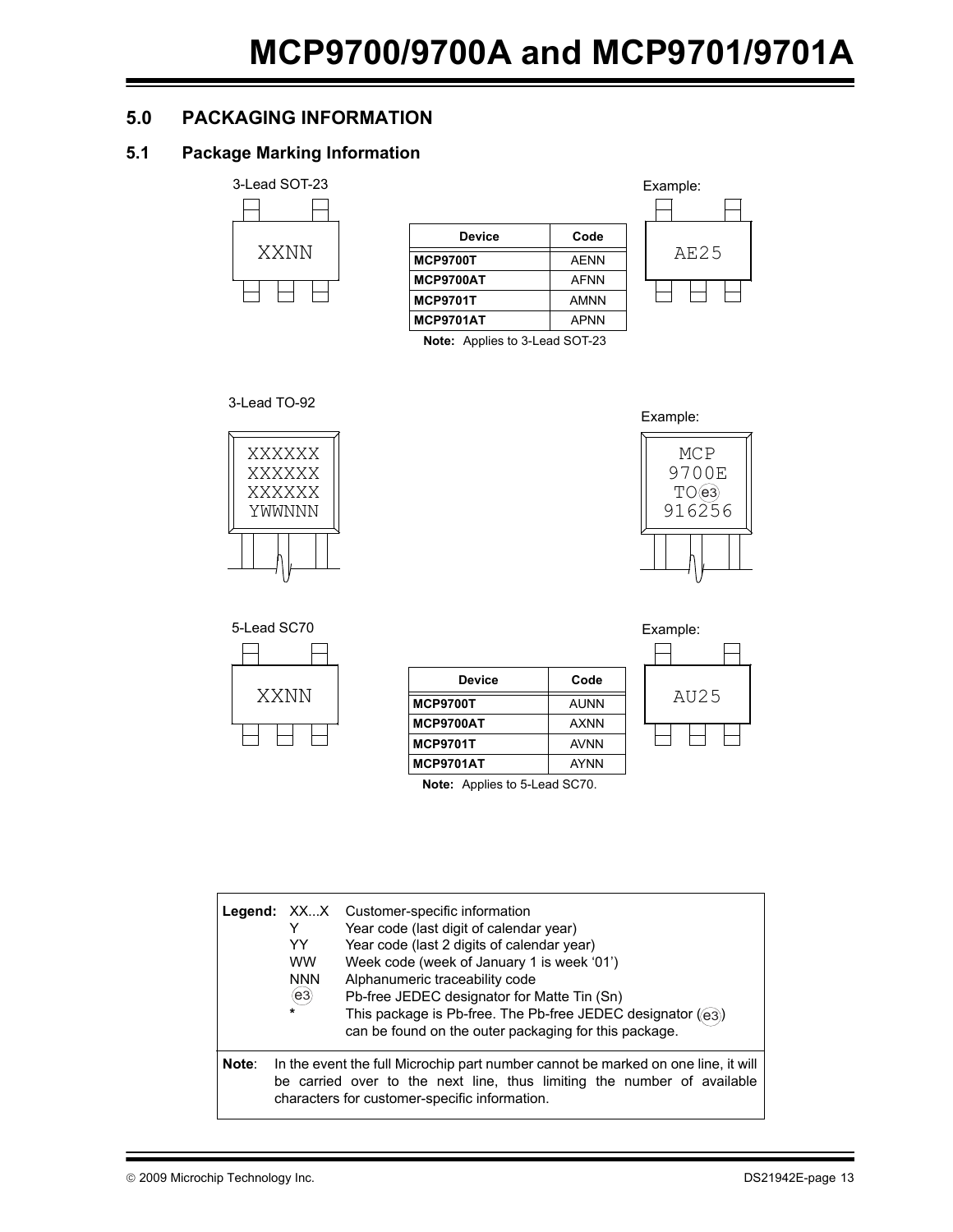## 5-Lead Plastic Small Outline Transistor (LT) [SC70]

Note: For the most current package drawings, please see the Microchip Packaging Specification located at http://www.microchip.com/packaging









|                                 | Units                   | <b>MILLIMETERS</b> |            |            |
|---------------------------------|-------------------------|--------------------|------------|------------|
|                                 | <b>Dimension Limits</b> | <b>MIN</b>         | <b>NOM</b> | <b>MAX</b> |
| Number of Pins                  | N                       |                    | 5          |            |
| Pitch                           | e                       |                    | 0.65 BSC   |            |
| <b>Overall Height</b>           | A                       | 0.80               |            | 1.10       |
| <b>Molded Package Thickness</b> | A <sub>2</sub>          | 0.80               |            | 1.00       |
| Standoff                        | A <sub>1</sub>          | 0.00               |            | 0.10       |
| Overall Width                   | Е                       | 1.80               | 2.10       | 2.40       |
| Molded Package Width            | E <sub>1</sub>          | 1.15               | 1.25       | 1.35       |
| Overall Length                  | D                       | 1.80               | 2.00       | 2.25       |
| Foot Length                     |                         | 0.10               | 0.20       | 0.46       |
| <b>Lead Thickness</b>           | C                       | 0.08               |            | 0.26       |
| <b>Lead Width</b>               | b                       | 0.15               |            | 0.40       |

#### Notes:

1. Dimensions D and E1 do not include mold flash or protrusions. Mold flash or protrusions shall not exceed 0.127 mm per side.

2. Dimensioning and tolerancing per ASME Y14.5M.

BSC: Basic Dimension. Theoretically exact value shown without tolerances.

Microchip Technology Drawing C04-061B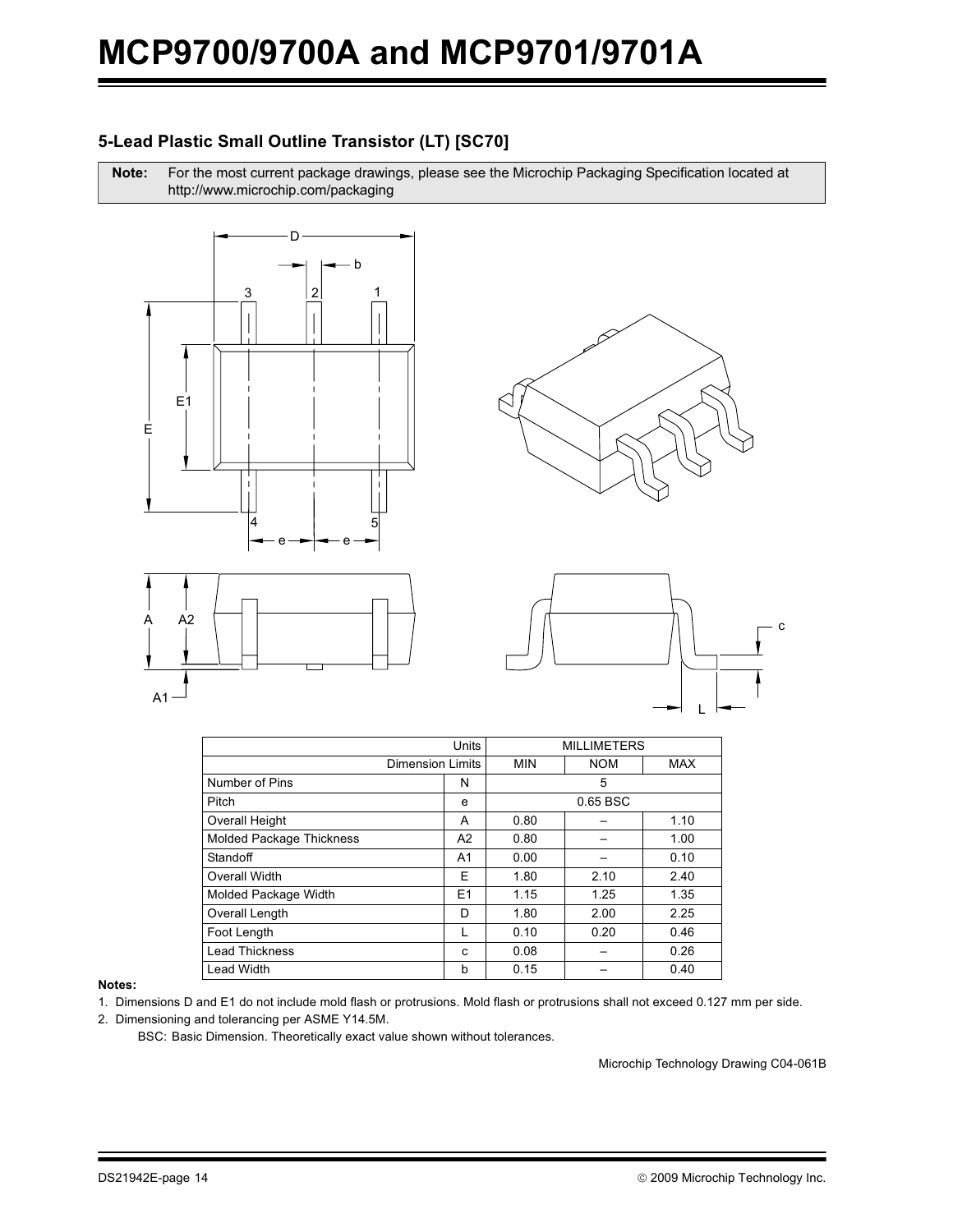## 5-Lead Plastic Small Outline Transistor (LT) [SC70]

Note: For the most current package drawings, please see the Microchip Packaging Specification located at http://www.microchip.com/packaging



## **RECOMMENDED LAND PATTERN**

| Units                      |    | <b>MILLIMETERS</b> |            |            |
|----------------------------|----|--------------------|------------|------------|
| <b>Dimension Limits</b>    |    | <b>MIN</b>         | <b>NOM</b> | <b>MAX</b> |
| <b>Contact Pitch</b>       | F  | 0.65 BSC           |            |            |
| <b>Contact Pad Spacing</b> | C  |                    | 2.20       |            |
| Contact Pad Width          |    |                    |            | 0.45       |
| Contact Pad Length         |    |                    |            | 0.95       |
| Distance Between Pads      | G  | 1.25               |            |            |
| Distance Between Pads      | Gx | 0.20               |            |            |

Notes:

1. Dimensioning and tolerancing per ASME Y14.5M

BSC: Basic Dimension. Theoretically exact value shown without tolerances.

Microchip Technology Drawing No. C04-2061A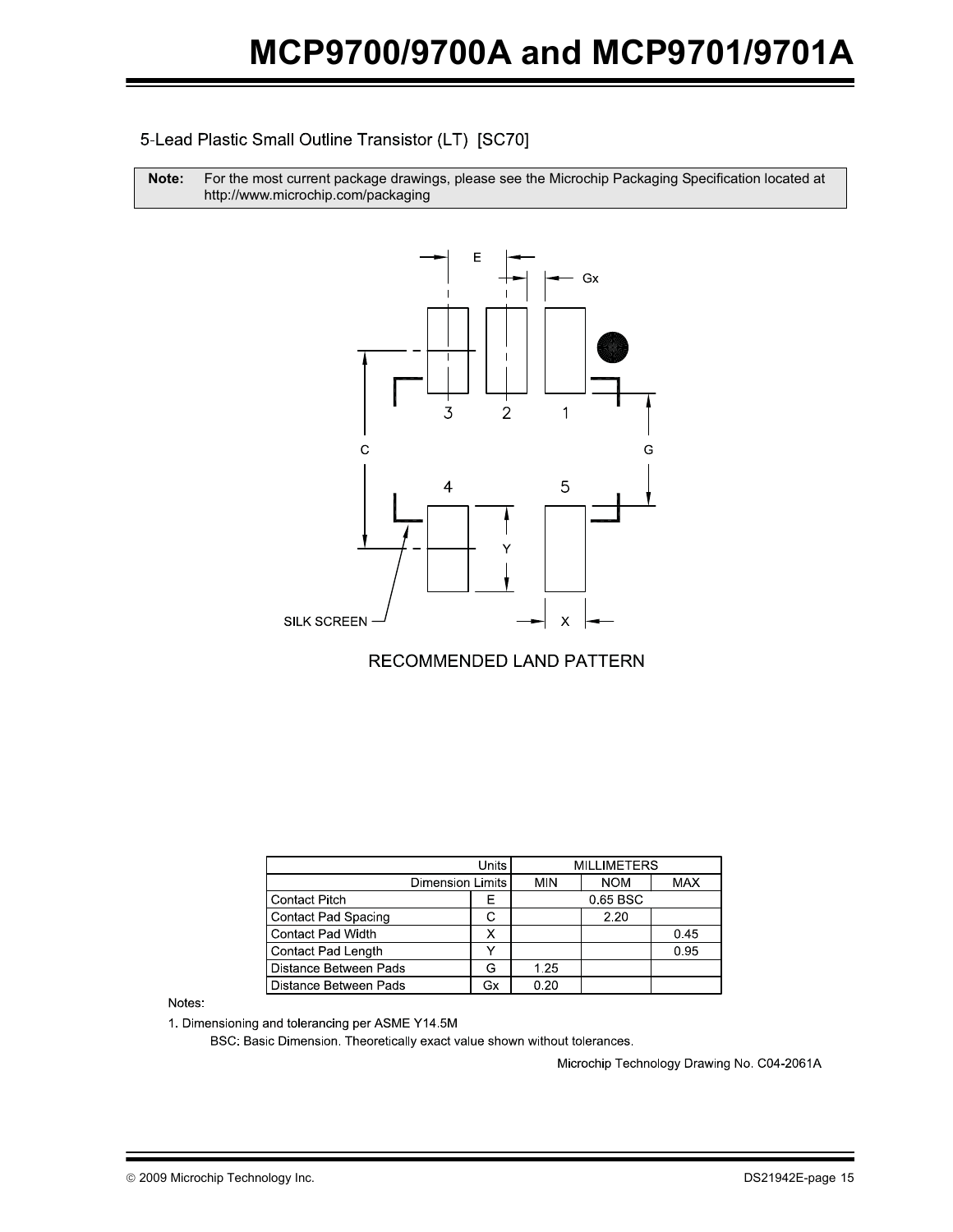## 3-Lead Plastic Small Outline Transistor (TT) [SOT-23]

Note: For the most current package drawings, please see the Microchip Packaging Specification located at http://www.microchip.com/packaging









| Units                           |                | <b>MILLIMETERS</b> |            |              |
|---------------------------------|----------------|--------------------|------------|--------------|
| Dimension Limits                |                | <b>MIN</b>         | <b>NOM</b> | <b>MAX</b>   |
| Number of Pins                  | N              | 3                  |            |              |
| Lead Pitch                      | е              | 0.95 BSC           |            |              |
| Outside Lead Pitch              | e1             | 1.90 BSC           |            |              |
| <b>Overall Height</b>           | A              | 0.89               |            | 1.12         |
| <b>Molded Package Thickness</b> | A2             | 0.79               | 0.95       | 1.02         |
| Standoff                        | A1             | 0.01               |            | 0.10         |
| Overall Width                   | F              | 2.10               |            | 2.64         |
| Molded Package Width            | E <sub>1</sub> | 1.16               | 1.30       | 1.40         |
| Overall Length                  | D              | 2.67               | 2.90       | 3.05         |
| Foot Length                     |                | 0.13               | 0.50       | 0.60         |
| Foot Angle                      | φ              | $0^{\circ}$        |            | $10^{\circ}$ |
| <b>Lead Thickness</b>           | C              | 0.08               |            | 0.20         |
| <b>Lead Width</b>               | b              | 0.30               |            | 0.54         |

#### Notes:

- 1. Dimensions D and E1 do not include mold flash or protrusions. Mold flash or protrusions shall not exceed 0.25 mm per side.
- 2. Dimensioning and tolerancing per ASME Y14.5M.

BSC: Basic Dimension. Theoretically exact value shown without tolerances.

Microchip Technology Drawing C04-104B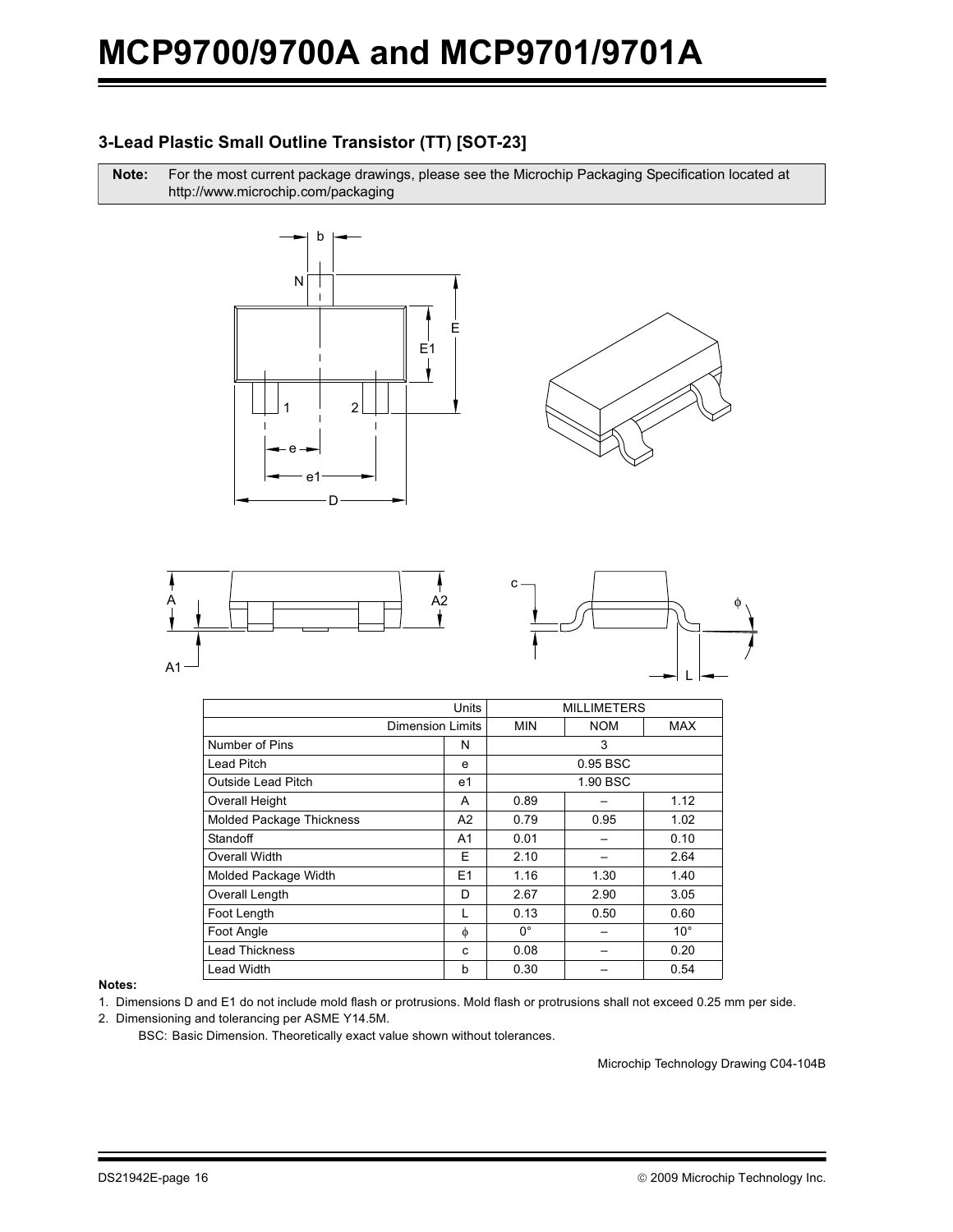## 3-Lead Plastic Transistor Outline (TO) [TO-92]

Note: For the most current package drawings, please see the Microchip Packaging Specification located at http://www.microchip.com/packaging



| Units                   |   | <b>INCHES</b> |            |
|-------------------------|---|---------------|------------|
| <b>Dimension Limits</b> |   | <b>MIN</b>    | <b>MAX</b> |
| Number of Pins          | N | 3             |            |
| Pitch                   | e | .050 BSC      |            |
| Bottom to Package Flat  | D | .125          | .165       |
| Overall Width           | Ε | .175          | .205       |
| Overall Length          | A | .170          | .210       |
| Molded Package Radius   | R | .080          | .105       |
| Tip to Seating Plane    |   | .500          |            |
| <b>Lead Thickness</b>   | C | .014          | .021       |
| <b>Lead Width</b>       | b | .014          | .022       |

#### Notes:

1. Dimensions A and E do not include mold flash or protrusions. Mold flash or protrusions shall not exceed .005" per side.

2. Dimensioning and tolerancing per ASME Y14.5M.

BSC: Basic Dimension. Theoretically exact value shown without tolerances.

Microchip Technology Drawing C04-101B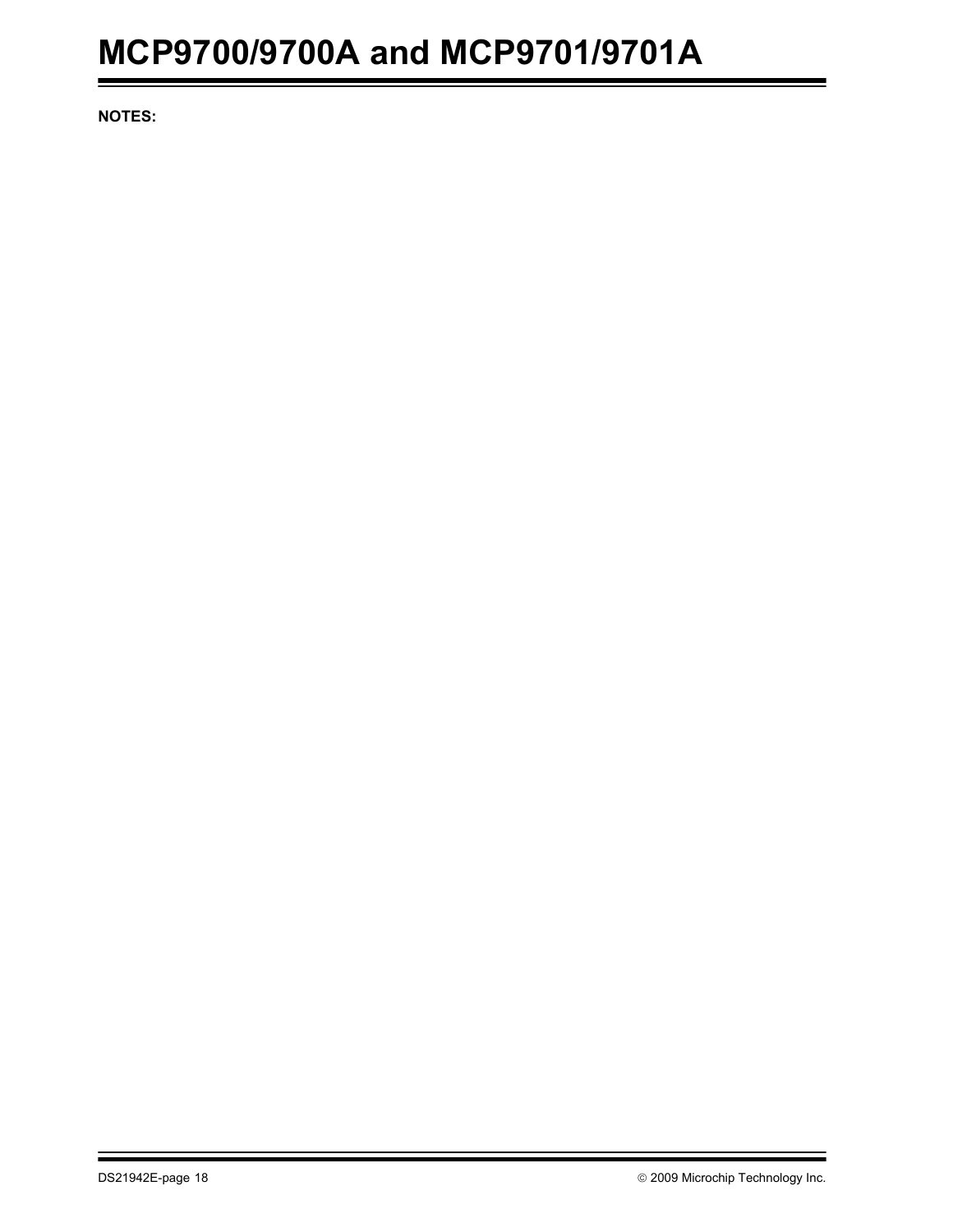## **APPENDIX A: REVISION HISTORY**

## **Revision E (April 2009)**

The following is the list of modifications:

- 1. Added High Temperature option throughout document.
- 2. Updated plots to reflect the high temperature performance.
- 3. Updated Package Outline drawings.
- 4. Updated Revision history.

## **Revision D (October 2007)**

The following is the list of modifications:

- 1. Added the 3-lead SOT-23 devices to data sheet.
- 2. Replaced Figure 2-15.
- 3. Updated Package Outline Drawings.

## **Revision C (June 2006)**

The following is the list of modifications:

- 1. Added the MCP9700A and MCP9701A devices to data sheet.
- 2. Added TO92 package for the MCP9700/ MCP9701.

## **Revision B (October 2005)**

The following is the list of modifications:

- 1. Added **Section 3.0 "Pin Descriptions".**
- 2. Added the Linear Active Thermistor™ IC trademark.
- 3. Removed the  $2<sup>nd</sup>$  order temperature equation and the temperature coeficient histogram.
- 4. Added a reference to AN1001 and corresponding verbiage.
- 5. Added Figure 4-2 and corresponding verbiage.

### **Revision A (November 2005)**

• Original Release of this Document.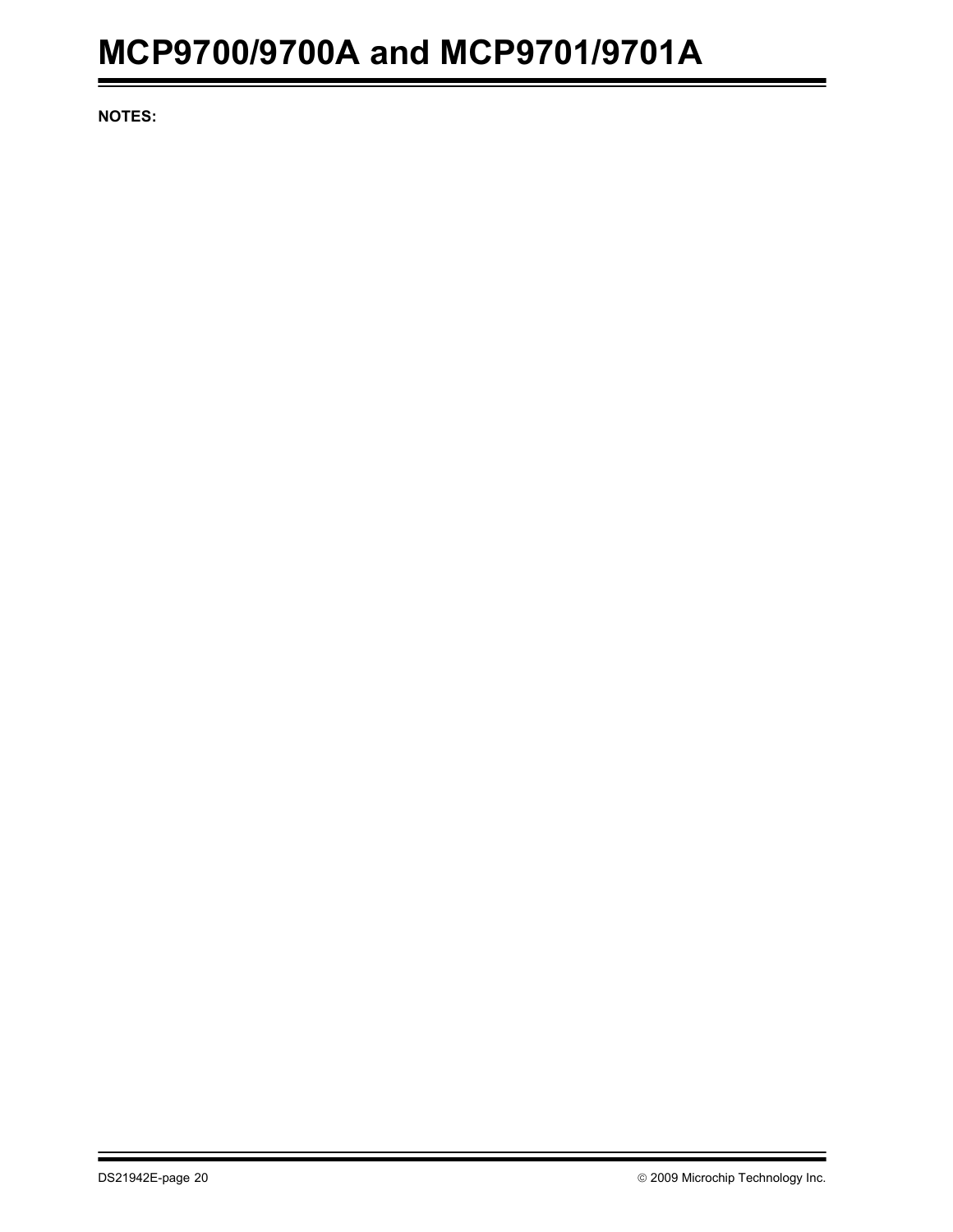## **PRODUCT IDENTIFICATION SYSTEM**

To order or obtain information, e.g., on pricing or delivery, refer to the factory or the listed sales office.

| PART NO.<br>/XX                                                                                                                                                                | <b>Examples:</b>                                                                                                  |  |  |
|--------------------------------------------------------------------------------------------------------------------------------------------------------------------------------|-------------------------------------------------------------------------------------------------------------------|--|--|
| <b>Device</b><br>Temperature<br>Package<br>Range                                                                                                                               | MCP9700T-E/LT:<br>Linear Active Thermistor™<br>a)<br>IC, Tape and Reel,<br>5LD SC70 package.                      |  |  |
|                                                                                                                                                                                | Linear Active Thermistor™<br>b)<br>MCP9700-E/TO:<br>IC, 3LD TO-92 package.                                        |  |  |
| Device:<br><b>MCP9700T:</b><br>Linear Active Thermistor™ IC.<br>Tape and Reel, Pb free<br>Linear Active Thermistor™ IC.<br><b>MCP9700AT:</b>                                   | Linear Active Thermistor™<br>MCP9700T-E/TO:<br>C)<br>IC, Tape and Reel,<br>3LD SOT-23 package.                    |  |  |
| Tape and Reel, Pb free<br>MCP9701T:<br>Linear Active Thermistor™ IC.<br>Tape and Reel, Pb free<br><b>MCP9701AT:</b><br>Linear Active Thermistor™ IC,<br>Tape and Reel, Pb free | Linear Active Thermistor™<br>d)<br>MCP9700T-H/LT:<br>IC. Tape and Reel.<br>High Temperature,<br>5LD SC70 package. |  |  |
| Temperature Range:<br>-40 $^{\circ}$ C to +125 $^{\circ}$ C<br>Е<br>$=$                                                                                                        | a)<br>MCP9700AT-E/LT: Linear Active Thermistor™<br>IC, Tape and Reel,<br>5LD SC70 package.                        |  |  |
| $H =$<br>-40°C to +150°C (MCP9700 only)                                                                                                                                        | MCP9700AT-E/TO: Linear Active Thermistor™<br>b)<br>IC, Tape and Reel,<br>3LD SOT-23 package.                      |  |  |
| Package:<br>Plastic Small Outline Transistor, 5-lead<br>$LT =$<br>Plastic Small Outline Transistor, 3-lead<br>$TO =$                                                           |                                                                                                                   |  |  |
| Plastic Small Outline Transistor, 3-lead<br>$TT =$                                                                                                                             | Linear Active Thermistor™<br>a)<br>MCP9701T-E/LT:<br>IC, Tape and Reel,<br>5LD SC70 package.                      |  |  |
|                                                                                                                                                                                | Linear Active Thermistor™<br>b)<br>MCP9701-E/TO:<br>IC, 3LD TO-92 package.                                        |  |  |
|                                                                                                                                                                                | Linear Active Thermistor™<br>MCP9701T-E/TO:<br>c)<br>IC, Tape and Reel,<br>3LD SOT-23 package.                    |  |  |
|                                                                                                                                                                                | MCP9701AT-E/LT: Linear Active Thermistor™<br>a)<br>IC, Tape and Reel,<br>5LD SC70 package.                        |  |  |
|                                                                                                                                                                                | MCP9701AT-E/TO: Linear Active Thermistor™<br>b)<br>IC, Tape and Reel,<br>3LD SOT-23 package.                      |  |  |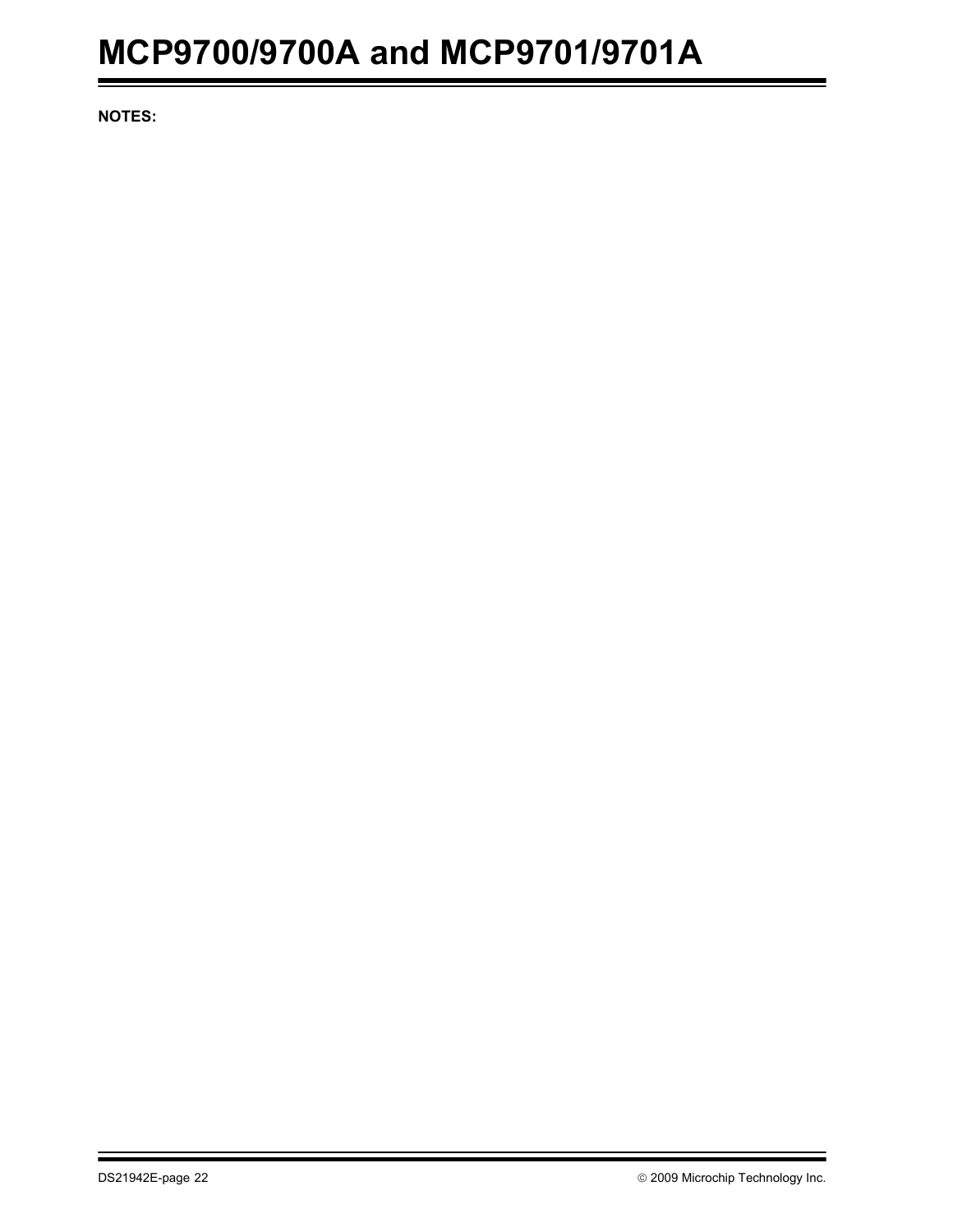#### **Note the following details of the code protection feature on Microchip devices:**

- Microchip products meet the specification contained in their particular Microchip Data Sheet.
- Microchip believes that its family of products is one of the most secure families of its kind on the market today, when used in the intended manner and under normal conditions.
- There are dishonest and possibly illegal methods used to breach the code protection feature. All of these methods, to our knowledge, require using the Microchip products in a manner outside the operating specifications contained in Microchip's Data Sheets. Most likely, the person doing so is engaged in theft of intellectual property.
- Microchip is willing to work with the customer who is concerned about the integrity of their code.
- Neither Microchip nor any other semiconductor manufacturer can guarantee the security of their code. Code protection does not mean that we are guaranteeing the product as "unbreakable."

Code protection is constantly evolving. We at Microchip are committed to continuously improving the code protection features of our products. Attempts to break Microchip's code protection feature may be a violation of the Digital Millennium Copyright Act. If such acts allow unauthorized access to your software or other copyrighted work, you may have a right to sue for relief under that Act.

Information contained in this publication regarding device applications and the like is provided only for your convenience and may be superseded by updates. It is your responsibility to ensure that your application meets with your specifications. MICROCHIP MAKES NO REPRESENTATIONS OR WARRANTIES OF ANY KIND WHETHER EXPRESS OR IMPLIED, WRITTEN OR ORAL, STATUTORY OR OTHERWISE, RELATED TO THE INFORMATION, INCLUDING BUT NOT LIMITED TO ITS CONDITION, QUALITY, PERFORMANCE, MERCHANTABILITY OR FITNESS FOR PURPOSE**.** Microchip disclaims all liability arising from this information and its use. Use of Microchip devices in life support and/or safety applications is entirely at the buyer's risk, and the buyer agrees to defend, indemnify and hold harmless Microchip from any and all damages, claims, suits, or expenses resulting from such use. No licenses are conveyed, implicitly or otherwise, under any Microchip intellectual property rights.

#### **Trademarks**

The Microchip name and logo, the Microchip logo, Accuron, dsPIC, KEELOQ, KEELOQ logo, MPLAB, PIC, PICmicro, PICSTART, rfPIC, SmartShunt and UNI/O are registered trademarks of Microchip Technology Incorporated in the U.S.A. and other countries.

FilterLab, Linear Active Thermistor, MXDEV, MXLAB, SEEVAL, SmartSensor and The Embedded Control Solutions Company are registered trademarks of Microchip Technology Incorporated in the U.S.A.

Analog-for-the-Digital Age, Application Maestro, CodeGuard, dsPICDEM, dsPICDEM.net, dsPICworks, dsSPEAK, ECAN, ECONOMONITOR, FanSense, In-Circuit Serial Programming, ICSP, ICEPIC, Mindi, MiWi, MPASM, MPLAB Certified logo, MPLIB, MPLINK, mTouch, PICkit, PICDEM, PICDEM.net, PICtail, PIC<sup>32</sup> logo, PowerCal, PowerInfo, PowerMate, PowerTool, REAL ICE, rfLAB, Select Mode, Total Endurance, WiperLock and ZENA are trademarks of Microchip Technology Incorporated in the U.S.A. and other countries.

SQTP is a service mark of Microchip Technology Incorporated in the U.S.A.

All other trademarks mentioned herein are property of their respective companies.

© 2009, Microchip Technology Incorporated, Printed in the U.S.A., All Rights Reserved.



## **OUALITY MANAGEMENT SYSTEM CERTIFIED BY DNV**  $=$  ISO/TS 16949:2002  $=$

*Microchip received ISO/TS-16949:2002 certification for its worldwide headquarters, design and wafer fabrication facilities in Chandler and Tempe, Arizona; Gresham, Oregon and design centers in California and India. The Company's quality system processes and procedures are for its PIC® MCUs and dsPIC® DSCs, KEELOQ® code hopping devices, Serial EEPROMs, microperipherals, nonvolatile memory and analog products. In addition, Microchip's quality system for the design and manufacture of development systems is ISO 9001:2000 certified.*